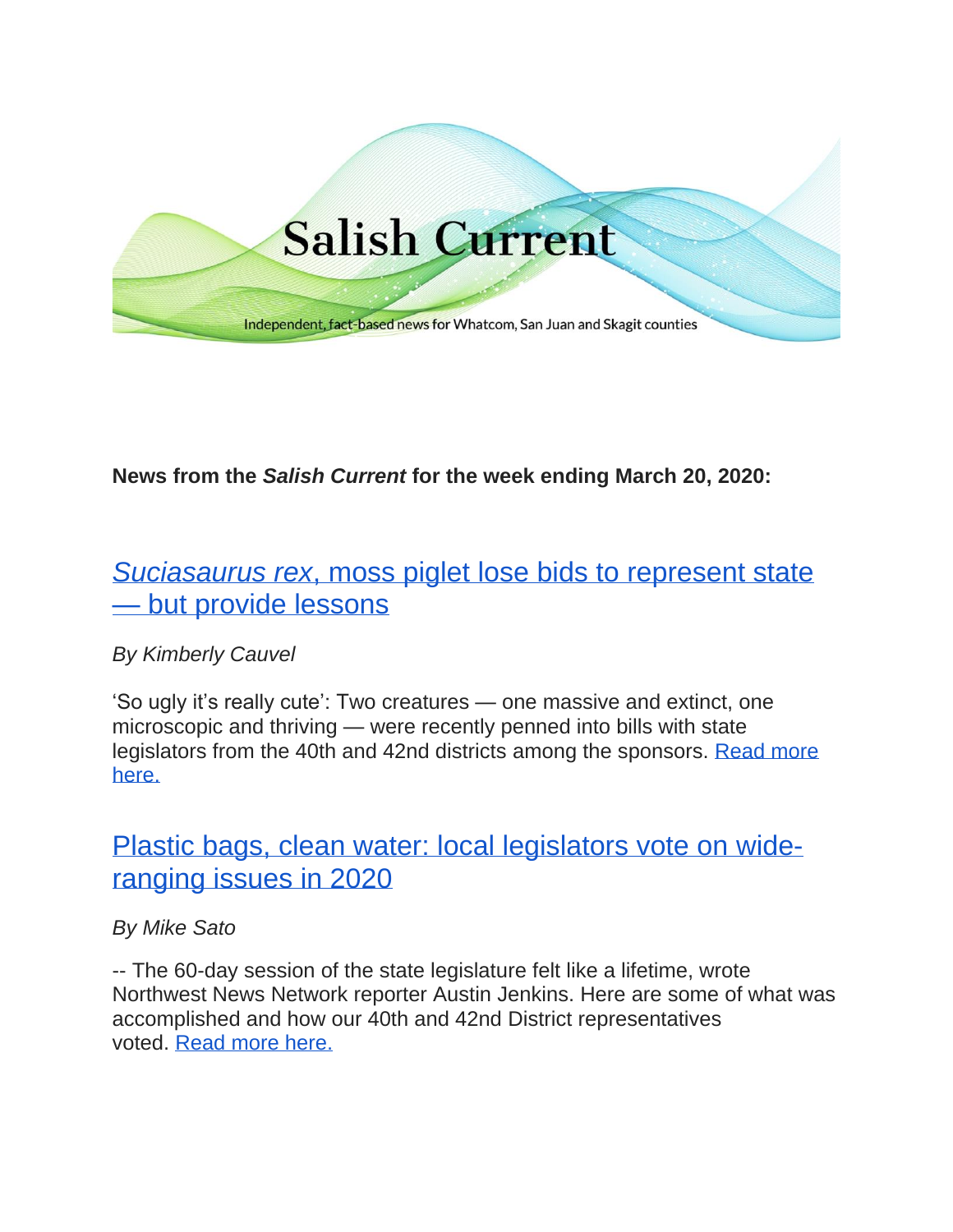News from around the region...

**EDITOR'S NOTE:** Coronavirus news coverage in the [Bellingham Herald](https://www.bellinghamherald.com/) can be accessed online without a subscription.

# **Health & Safety**

[Doctor decries Bellingham hospital's coronavirus response, saying it puts](https://www.seattletimes.com/seattle-news/health/doctor-decries-bellingham-hospitals-coronavirus-response-saying-it-puts-health-care-workers-at-risk/)  health [care workers at risk](https://www.seattletimes.com/seattle-news/health/doctor-decries-bellingham-hospitals-coronavirus-response-saying-it-puts-health-care-workers-at-risk/)

Dr. Ming Lin is making a public plea for better preparation and safety precautions at his own hospital, PeaceHealth St. Joseph Medical Center. (Seattle Times)

# [Protecting the Vulnerable](http://www.cascadiaweekly.com/cw/currents/protecting_the_vulnerable) [Commentary]

In a special session this week, Whatcom County Council met in their capacity as the County Board of Heath to hear an update on the novel coronavirus from county health officials. (Cascadia Weekly)

# [Cleanups being planned for old Anacortes water plant, landfill](https://www.goskagit.com/news/local_news/cleanups-being-planned-for-old-anacortes-water-plant-landfill/article_93d7b88c-e6bb-528e-a355-81c2af45e150.html?utm_medium=social&utm_source=email&utm_campaign=user-share)

Cleanup plans are being proposed for a former landfill in Anacortes and are being drawn up for the city's former water treatment plant along the Skagit River west of Mount Vernon. (Skagit Valley Herald)

#### [Recall: Locally produced frozen berries recalled due to Norovirus concern](https://myferndalenews.com/recall-locally-produced-frozen-berries-recalled-due-to-norovirus-concern_100724/)

WinCo is recalling frozen Blackberries in a 16 oz. bag and frozen Berry Medley in 16 oz. and 32 oz. bags that were manufactured by Rader Farms of Lynden. (My Ferndale News)

# [First WWU Student tests positive for coronavirus](https://www.westernfrontonline.com/2020/03/16/first-wwu-student-tests-positive/)

The administration announced Monday that a 20-year old student was the first to test positive with the disease. Concerned students ask university to be more transparent about testing and data. (Western Front)

[A Lummi Nation doctor is self-quarantined. But the tribe has been preparing](https://www.seattletimes.com/seattle-news/a-lummi-nation-doctor-is-self-quarantined-but-the-tribe-has-been-preparing-for-weeks-for-a-coronavirus-outbreak/?utm_source=referral&utm_medium=mobile-app&utm_campaign=ios)  [for weeks for a coronavirus outbreak.](https://www.seattletimes.com/seattle-news/a-lummi-nation-doctor-is-self-quarantined-but-the-tribe-has-been-preparing-for-weeks-for-a-coronavirus-outbreak/?utm_source=referral&utm_medium=mobile-app&utm_campaign=ios)

Dr. Dakotah Lane, health director of the Lummi Nation, quarantined himself in Bellingham while awaiting test results for the novel coronavirus. (Seattle Times)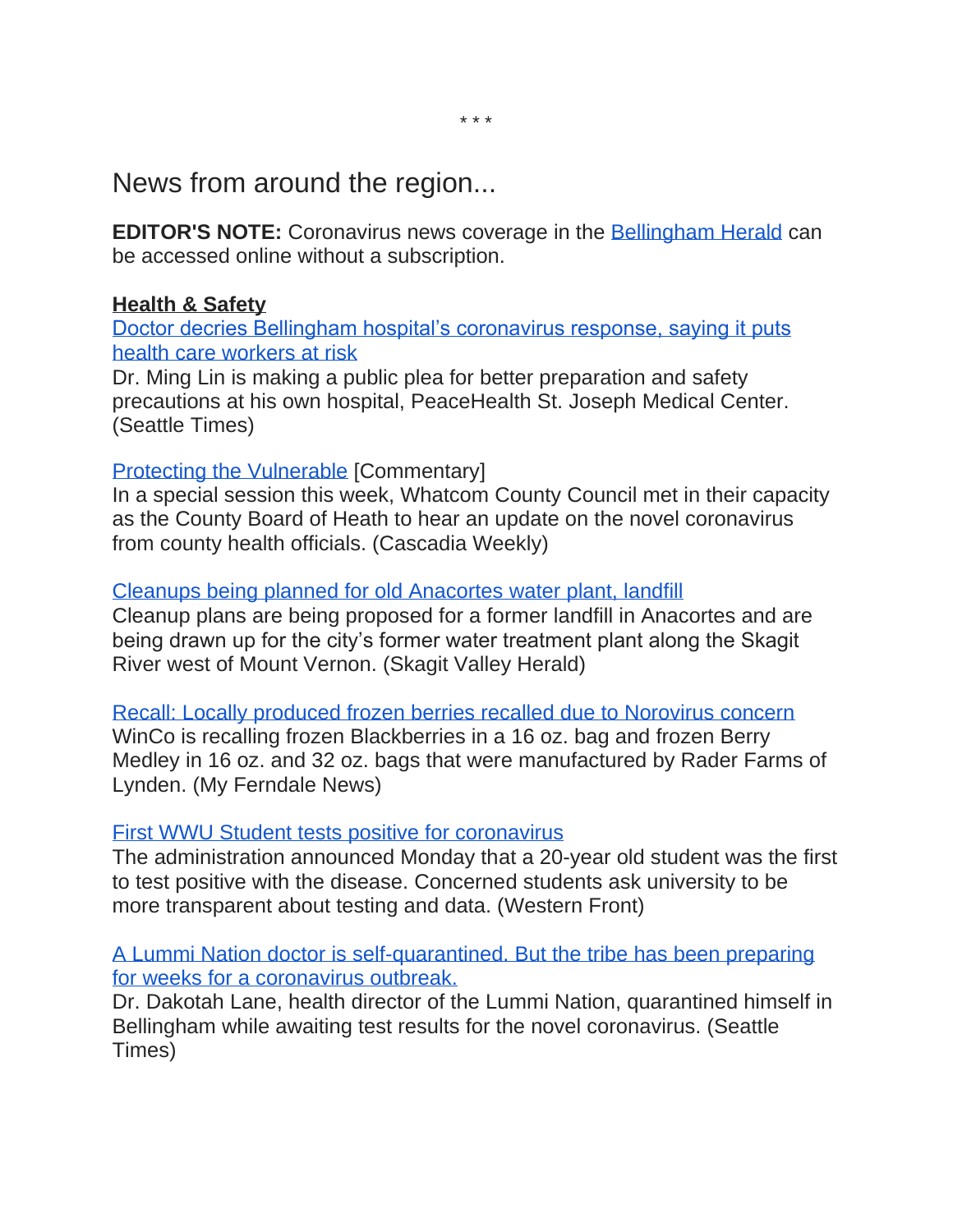### **Education**

Western suspends in-person classes for duration of spring quarter Classes at Western will be conducted online for the spring quarter. Residences will remain open; logistics of online courses forthcoming. (Western Front)

#### [School Board votes to delay levy vote](https://myferndalenews.com/school-board-votes-to-delay-levy-vote_100765/)

Ferndale will not hold an April Special Election school levy vote. (My Ferndale News)

# **Government**

[County OKs \\$250K budget to address COVID-19](https://www.westernfrontonline.com/2020/03/16/county-oks-250k-budget-to-address-covid/)

Council members streamline county operations rules, ask everyone to avoid hoarding. (Western Front)

[Thinking the unthinkable: how Canada and the U.S. agreed on border](https://www.cbc.ca/news/politics/trump-trudeau-covid-19-coronavirus-pandemic-border-1.5502192)  [restrictions in a hurry](https://www.cbc.ca/news/politics/trump-trudeau-covid-19-coronavirus-pandemic-border-1.5502192)

After two decades of fighting to keep the border as loose as possible, tightening it up took only a day. (CBC)

# [City OKs four-story, 41-unit senior facility](https://www.lyndentribune.com/news/city-oks-four-story--unit-senior-facility/article_c9267514-6972-11ea-8596-1fe0557f0a6f.html)

The City Council on a 4-2 vote Monday gave a green light to the somewhat scaled-down version of a high-density senior apartments building on Aaron Drive. (Lynden Tribune)

# **Business**

[Birch Bay Budz aims to promote local cannabis producers](https://www.thenorthernlight.com/stories/birch-bay-budz-aims-to-promote-local-cannabis-producers,9860?) A new retail cannabis store, Birch Bay Budz, plans to set itself apart by promoting products sourced from local farmers and growers in Whatcom County. (Northern Light)

[Visitors bureau suggests travelers postpone San Juan Islands trips](https://www.sanjuanjournal.com/news/visitors-bureau-suggests-travelers-postpone-san-juan-islands-trips/) The bureau is also suspending advertising campaigns. (San Juan Journal)

[Start of state ferry service to Canada suspended until April 28](https://www.islandssounder.com/news/start-of-state-ferry-service-to-canada-suspended-until-april-28/) International service was originally scheduled to restart March 29. Local service is unaffected. (Islands Sounder)